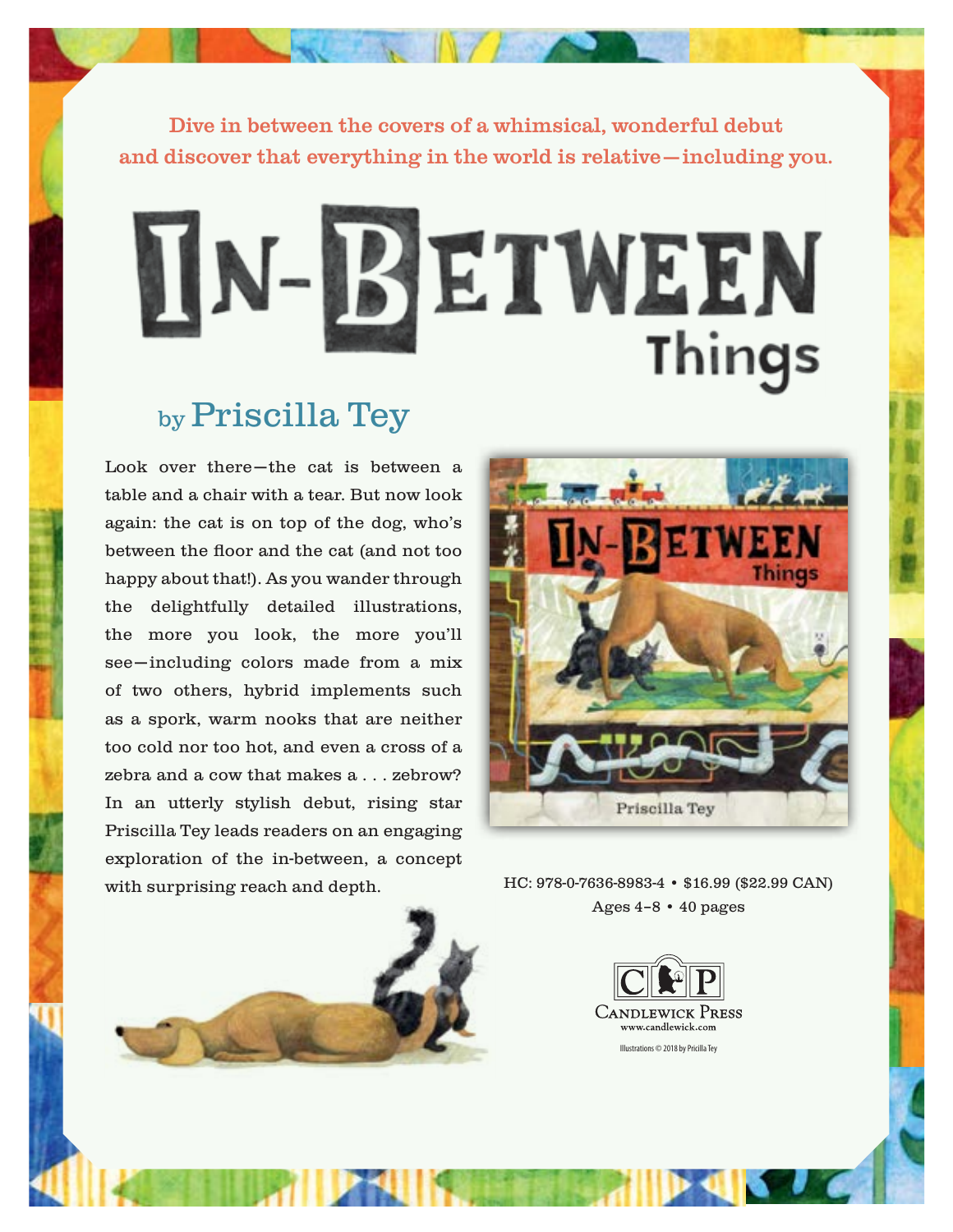## **A Q&A with PRISCILLA TEY**

#### **Can you tell us a little about yourself?**

I was born and raised in Singapore, and I moved to the United States to live for a few years before deciding to move back to Singapore. When I am not making picture books, I am an art and English teacher at a local secondary school, so you can say that I am always in between different things.

#### **How would you describe In-Between Things?**

*In-Between Things* is about the idea of perspectives and the idea of searching for different ways of looking. And the idea of looking for anything that exists in the middle.

#### **How did you come up with the idea of writing a story about in-between things?**

I've always been interested in the idea of in-between things. I remember the picture books that I had when I was young—they were incredibly dog-eared because I was always trying to find more to the story. I was trying to find what was in between the pages; to me, there was always something there. And so it felt natural that my first book be about in-between things.

I also think the experiences that I had living in two different countries often left me feeling that I was in between places. I remember staring at a bunch of wires that were in between the wall and the television set when I was living in the United States. I just kept thinking about all the wonderful things that happen in the few wires from the power outlet to the screen on the television. There are so many glorious things that get transmitted through those tiny wires.

I started to write this story that takes the reader on a journey from a search for tangible in-between things, from looking between two pots or even the idea of doors, to looking for intangible in-between things: the idea of *warmth* or *dim*. These are concepts that are quite difficult to understand sometimes, but I find very, very necessary for young children or any reader, for that matter. I knew that when I was writing that narrative, I needed to have some form of character to help drive the story. So that's when the idea of the cat and the dog came about, and the idea of the two friends going on this journey together and searching for all these glorious in-between things.

#### **How did you execute all the different ways of representing such an abstract concept?**

When I was designing this book, it was definitely a joy and a challenge to figure out how to create visuals that really embrace this idea of in-between things. I made use of walls and objects to separate the space into different pockets. And within each pocket of space, our characters, the cat and the dog, search for particular kinds of in-between things—or simply get up to no good. I thought that would be a great way to capture the attention of the reader and really let the reader's mind wander into each of these spaces and start searching for the in-between things.

When I was coming up with an aesthetic for this book, I didn't want the entire environment to feel like it came from a single place. It needed to feel like it was an in-between world. I looked up

In-Between Things by Priscilla Tey • Candlewick Press

Illustrations © 2018 by Pricilla Tey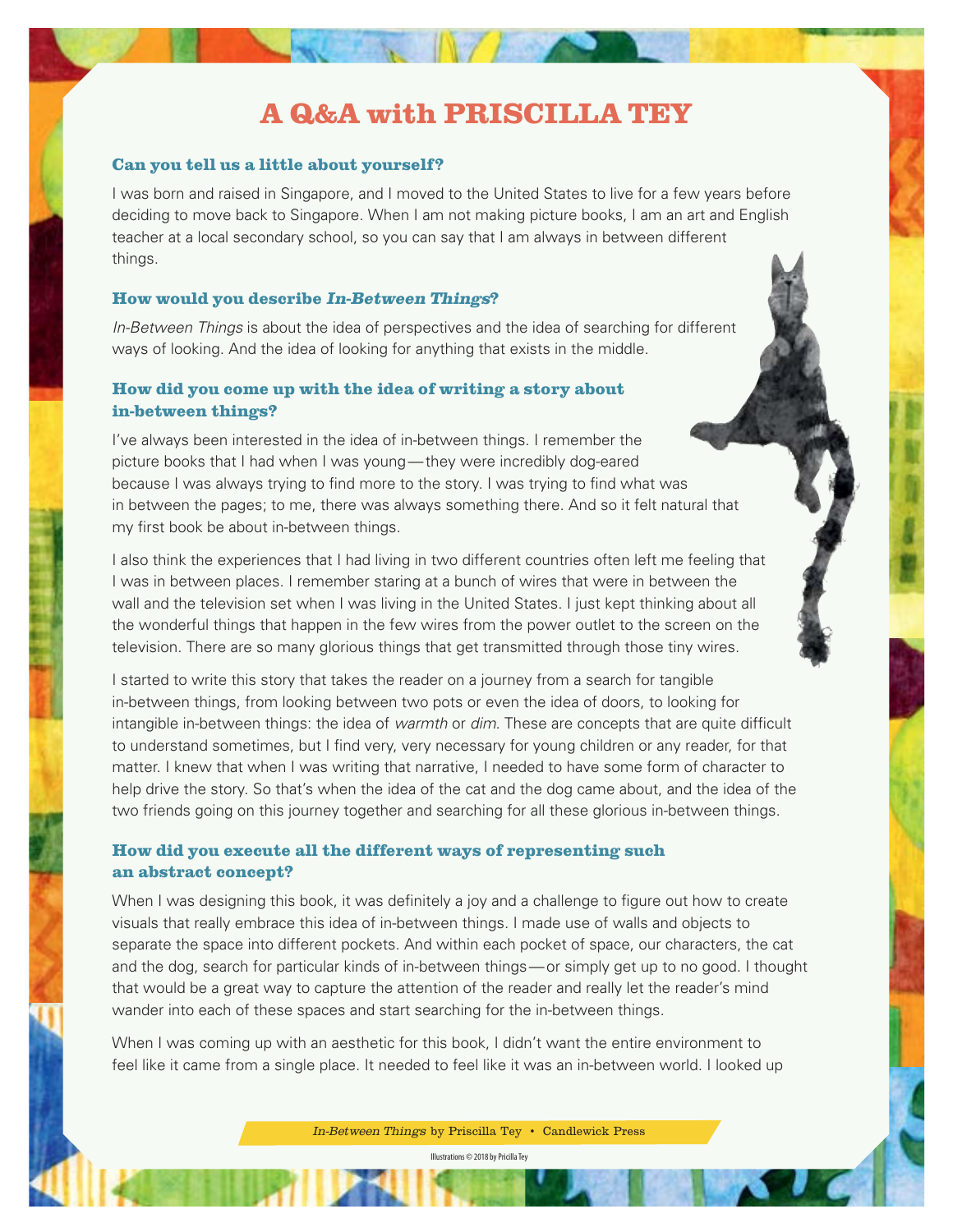different aesthetics from different cultures, different visuals that came from different countries, and put it all together into this one singular environment. Growing up in Singapore, I was surrounded constantly by the idea of fusion art, fusion food, fusion cultures. I was referencing a lot of these cultures, such that in my book you'll find patterns that were inspired by Japanese prints, patterns that were inspired by Peranakan tiles, and even cuckoo clocks that sort of exist on the walls.

All of it together, including the house itself, was very much an in-between space. The house in which everything takes place is actually inspired by a black-and-white bungalow that you often get in Singapore. These colonial pieces of architecture are an amalgamation of Western and Eastern architectures.

#### **Why did you choose rhyming text for the book? Why do you think it works especially well for this story?**

I really wanted to play on the idea of rhythm and that lyrical quality that rhyme tends to have. And I wanted the words to form almost a sound track to the entire book. It's almost like one of those old Charlie Chaplin movies, where there's that hectic soundtrack that plays in the background and all the characters are running around, searching for something or chasing after something. I really wanted to have that sort of helter-skelter vibe in my book. So naturally, it just seemed that rhyme would have the rhythm and the lyrical quality to it that would really form the sound track to this idea of searching for in-between things.

#### **If readers of In-Between Things walk away with one thought or inspiration, what do you hope that will be?**

Whether they are young or old, I hope my readers will be able to go out and find their own inbetween things. Write a book of your own! List all the in-between things you can find in your own backyard. And the more you find, the better it will be. The world is simply filled with so many inbetween things.

> In-Between Things by Priscilla Tey • Candlewick Press Illustrations © 2018 by Pricilla Tey